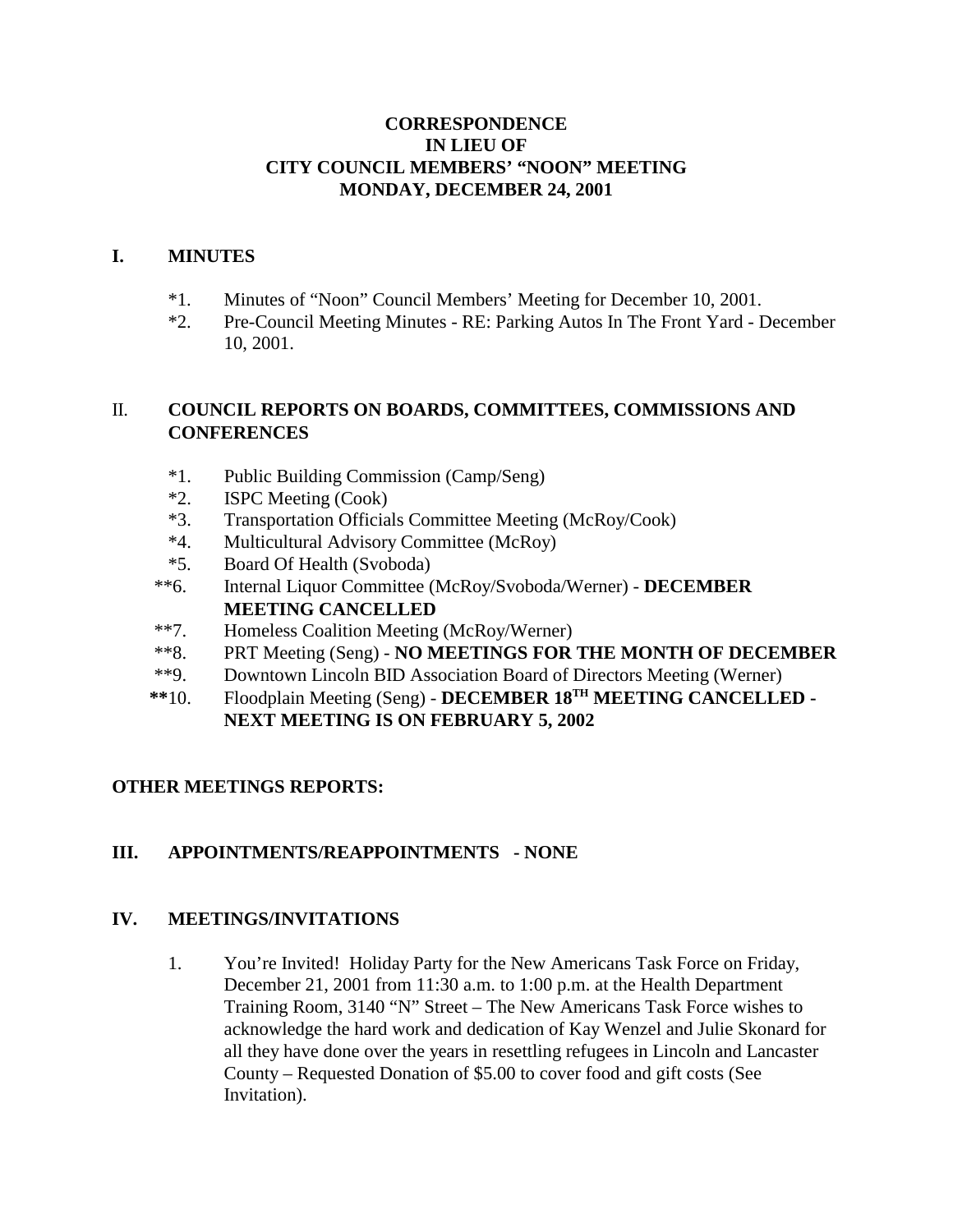- 2. You are cordially invited to attend the Lincoln-Lancaster County Board of Health Annual Meeting and Dinner. Please join them on Tuesday, January 8, 2002, at The Cornhusker Hotel. The dinner meeting will begin at 5:30 p.m. Cost for the dinner will be \$15.00. **Please return the enclosed RSVP card (Which also has Menu on it) to Elaine Severe by January 3, 2002.** (See Letter of Invitation).
- 3. Lincoln Central Labor Union & COPE The 28<sup>th</sup> Annual Albert W. Bauer Awards Banquet will be held Friday, January 25, 2002, at the Lincoln Fire Fighters Hall, 241 Victory Lane. The social hour will begin at 6:30 p.m., and dinner will be at 7:00 p.m. Dancing will follow the program (8:45 p.m.) Enclosed are tickets, which are \$15.00 per person. The deadline for reservations is January 15, 2002. (See Letter of Invitation).
- 4. National League Of Cities Congressional City Conference 2002 Building Quality Communities To Strengthen America – March 8th through  $12<sup>th</sup>$ , 2002 -Washington Hilton and Towers - Washington, D.C. - Registration Deadline February 4, 2002. (See Brochure for cost and schedule).
- 5. Mothers Against Drunk Driving (MADD) and the Responsible Hospitality Council will hold the 1<sup>st</sup> Annual "Celebrity Safe & Sober Mocktail Bartenders' Event" to promote responsible use of alcohol and invite the community to participate in the fun by meeting local celebrity bartenders - On Thursday, December 27, 2001 - the event will begin at 11:00 a.m. at P.O. Pears, 322 South 9<sup>th</sup> Street (See Invitation).

# **V. REQUESTS OF COUNCIL FROM MAYOR** - **NONE**

### **VI. MISCELLANEOUS**

\*\*1. Discussion on Madonna Tour regarding dates: Wednesday, January 30<sup>th</sup> or Wednesday, February  $6<sup>th</sup>$ , 2002 at 1:00 p.m.

### **VII. CITY COUNCIL MEMBERS**

#### **VIII. ADJOURNMENT \*HELD OVER FROM DECEMBER 17, 2001. ALL HELD OVER UNTIL JANUARY 7, 2002.**